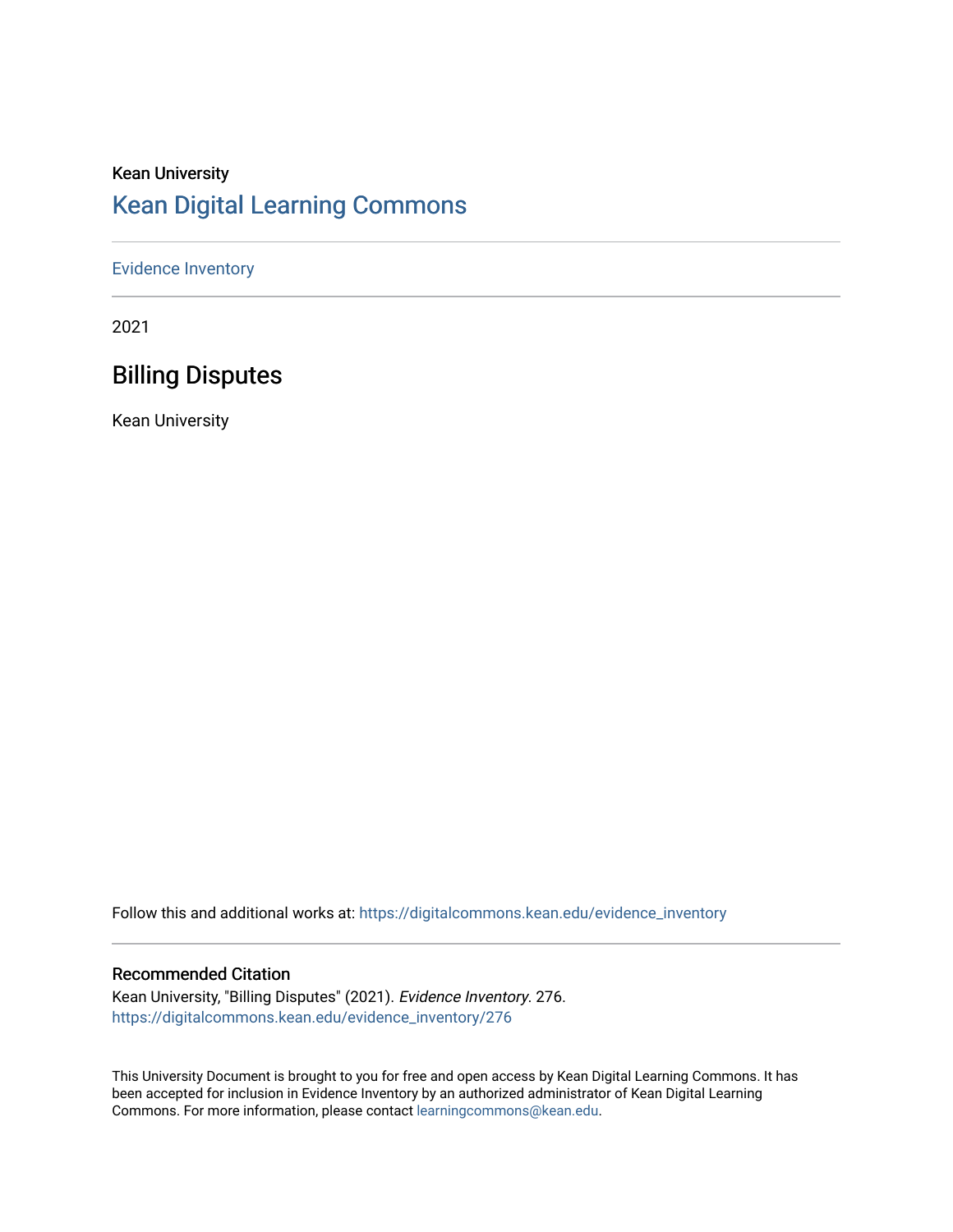#### Billing Disputes

#### Abstract

The Office of Student Accounting maintains a web page specifically for Billing Disputes. This site outlines the process for disputing charges related to University tuition and fees, but also includes resources for the resolution of billing disputes for housing and meal plans, registration, and parking fines.

#### Keywords

Standard II, billing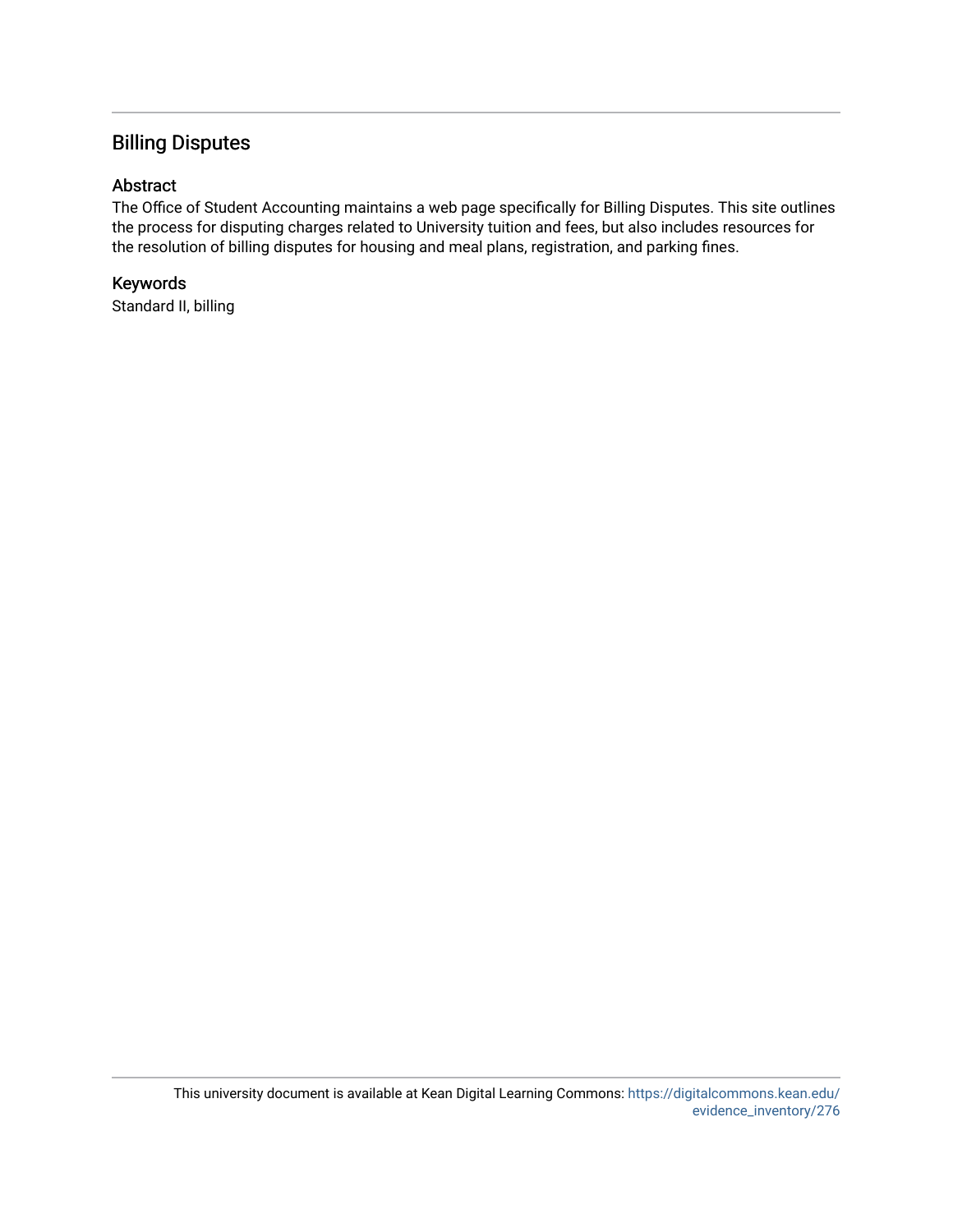## Return to Campus

A mask mandate is currently in place on campus. Learn more about the [University's](https://www.kean.edu/welcome-fall-2021-semester) health and safety protocols to help protect the campus community from COVID-19 and reduce the spread of the virus.

[Home](https://www.kean.edu/) • [Offices](https://www.kean.edu/offices) A Z • Student [Accounting](https://www.kean.edu/offices/student-accounting) • Tuition and Fees [2021-2022](https://www.kean.edu/offices/student-accounting/tuition-and-fees-2021-2022)

# Billing Disputes

If you wish to dispute a charge posted to your student account, please send an email to [disputemybill@kean.edu.](mailto:disputemybill@kean.edu?subject=Dispute%20inquiry&body=Student%20Name%3A%20%0AStudent%20ID%3A%0ACharge%20Type%20(options%20include%20-%20Late%20Registration%20Fee%3B%20Re-Registration%20Fee%3B%20Late%20Payment%20Fee%3A%0ACharge%20Amount%3A%0AReason%20for%20dispute%3A) When emailing, please include the following information:

- Student name.
- Student ID number.
- The charge type.
- Amount disputed.
- An explanation as to why you are disputing the charge.

With your email, please include any relevant documentation which will support your dispute. This can include, but is not limited to, correspondence with University staff, copies of University policies, or personal financial records and documents.

You will receive a response from the Office of Student Accounting within 48 hours (excluding weekends and holidays). It is the goal of the Office of Student Accounting to resolve all disputes expeditiously, however students are advised that any claim must be thoroughly investigated before a resolution will be provided.

The Office of Student Accounting can only resolve disputed charges related to tuition and University fees. Please contact the following departments if your dispute concerns charges for: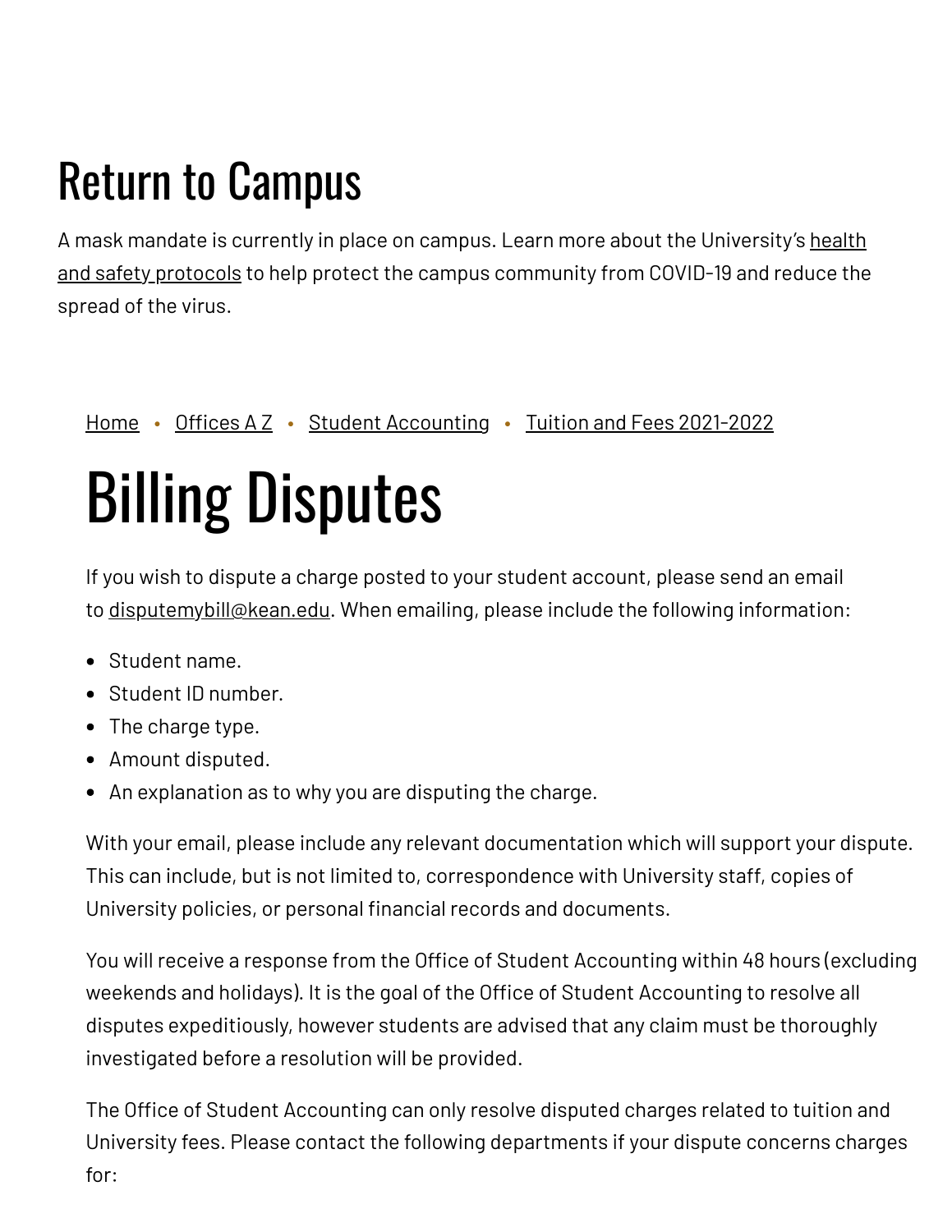- Housing & Meal Plans (Residence Life) Denis Castanon, Director of Residential Operations and Facilities, [castande@kean.edu](mailto:castande@kean.edu).
- Registration Fees (Registrar) [regme@kean.edu.](mailto:regme@kean.edu)
- Parking Fines (Campus Police) [parkingappeals@kean.edu](mailto:parkingappeals@kean.edu) or visit [Violations](https://www.kean.edu/offices/university-police/violations-and-appeals) and Appeals.

### Student [Accounting](https://www.kean.edu/offices/student-accounting)

|  | <b>Tuition and Fees</b>                            |
|--|----------------------------------------------------|
|  | <b>Financial Obligations</b>                       |
|  | <b>Accepted Payment Methods</b>                    |
|  | <b>Payment Due Date</b>                            |
|  | <b>Payment Plans</b>                               |
|  | <b>Electronic Billing Statements</b>               |
|  | In-State vs. Out-of-State Rates                    |
|  | <b>Dispute My Bill</b>                             |
|  | <b>Student Accounting Policies</b>                 |
|  | <b>Kean ID Cards and Meal Plans</b>                |
|  | <b>Repayment of Federal Perkins and NFLP Loans</b> |
|  | 1098-T Information                                 |
|  | <b>CashCourse</b>                                  |

**[Contact](https://www.kean.edu/offices/student-accounting/contact-us) Us**